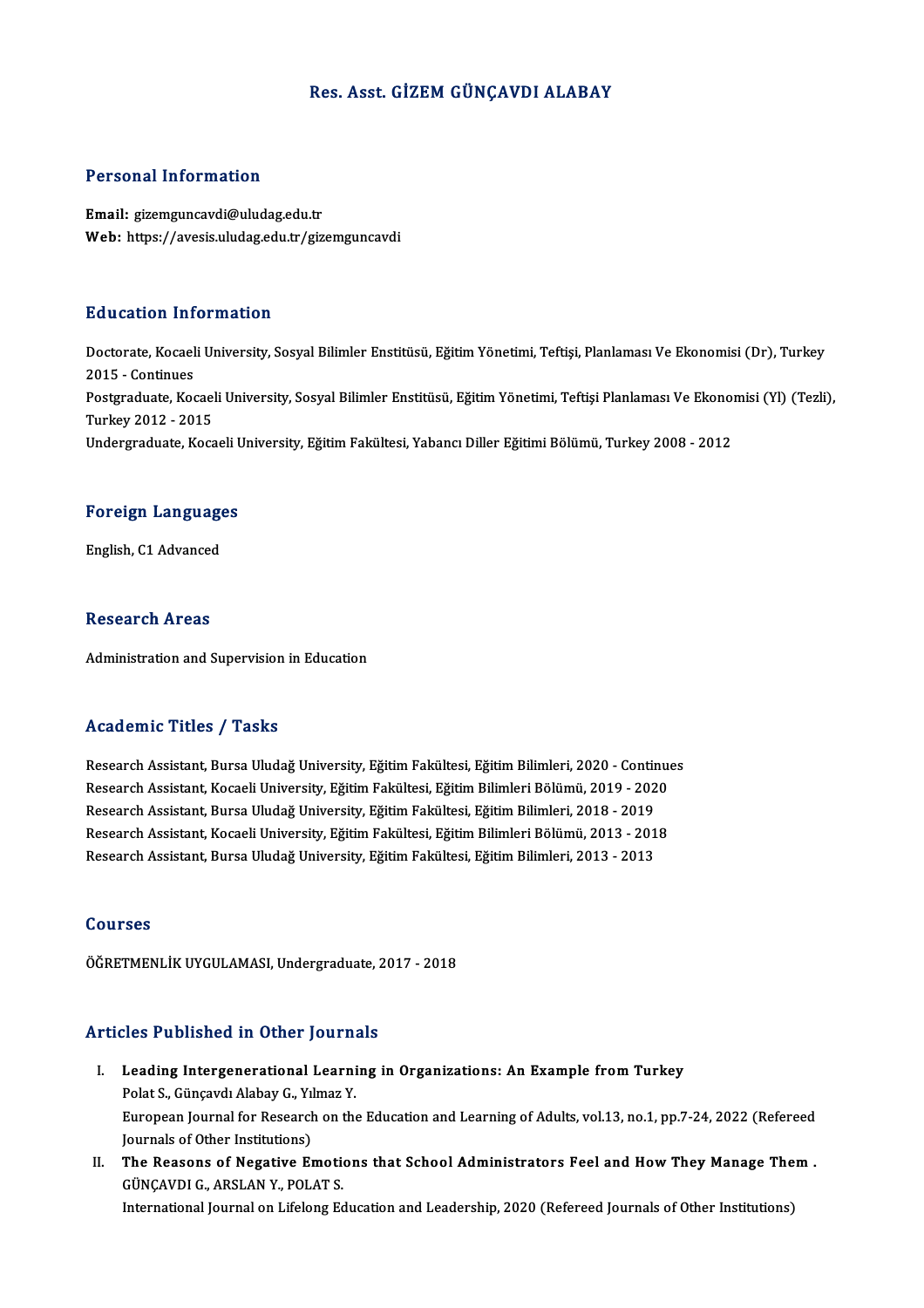III. The Impacts of a University's Organizational Reputation and Organizational Attraction on Students'<br>Intention to Pursue The Impacts of a Un<br>Intention to Pursue<br>POLATS CÜNCAVDLC Intention to Pursue<br>POLAT S., GÜNCAVDI G., ARSLAN Y. Intention to Pursue<br>POLAT S., GÜNÇAVDI G., ARSLAN Y.<br>Eurasian Journal of Educational Research, no.84, pp.215-240, 2019 (Journal Indexed in ESCI)<br>DEVELOPING AN INTERACTIVE EDUCATIONAL MIU TI PLATEORM GAME FOR LEAP. IV. DEVELOPING AN INTERACTIVE-EDUCATIONAL MULTI-PLATFORMGAME FOR LEARNING FOREIGN Eurasian Journal of Educational Research, no.84, pp.215-240, 2019 (Journal Developing AN INTERACTIVE-EDUCATIONAL MULTI-PLATFORING AN INTERACTIVE-EDUCATION 3™ GAME CONSOLES LANGUAGE THROUGH SONY PLAYSTATION 3<sup>m</sup> GAME CONSOLES ALABAY S., GÜNCAVDI G. SCI-INT Lahore, vol.31, no.3, pp.453-456, 2019 (Refereed Journals of Other Institutions) ALABAY S., GÜNÇAVDI G.<br>SCI-INT Lahore, vol.31, no.3, pp.453-456, 2019 (Refereed Journals of Other Institutions)<br>V. FLT STUDENTS' INTERCULTURAL COMPETENCE: A BURSA ULUDAĞ UNIVERSITY EXAMPLE<br>CÜNCAVDLC ALARAY S SCI-INT Lahore, vol.31, no<br>FLT STUDENTS' INTER<br>GÜNÇAVDI G., ALABAY S.<br>SCI INT Labore 2019 (Re FLT STUDENTS' INTERCULTURAL COMPETENCE: A BURS<br>GÜNÇAVDI G., ALABAY S.<br>SCI-INT Lahore, 2019 (Refereed Journals of Other Institutions)<br>Öğrengi Cönüslerine Cöre Öğretim Elemenlerunu Ferklal GÜNÇAVDI G., ALABAY S.<br>SCI-INT Lahore, 2019 (Refereed Journals of Other Institutions)<br>VI. Öğrenci Görüşlerine Göre Öğretim Elemanlarının Farklılıklara Yaklaşımları GÜNÇAVDIG.,POLATS. Öğrenci Görüşlerine Göre Öğretim Elemanlarının Farklılıklara Yaklaşımları<br>GÜNÇAVDI G., POLAT S.<br>Abant İzzet Baysal Üniversitesi Eğitim Fakültesi Dergisi, vol.18, no.3, pp.14941513, 2018 (Refereed Journals of GÜNÇAVDI G., POLA<br>Abant İzzet Baysal<br>Other Institutions)<br>KARİZMATİK LİD VI . KARİZMATİK LİDERLİK: ALAN YAZIN TARAMASI Other Instituti<br>KARİZMATİF<br>GÜNÇAVDI G.<br>UHAP. pp.21.2 GÜNÇAVDI G.<br>IJHAR, pp.21-34, 2017 (Refereed Journals of Other Institutions) GÜNÇAVDI G.<br>IJHAR, pp.21-34, 2017 (Refereed Journals of Other Institutions)<br>VIII. An Insight into the Challenges Faced by Academic Women with Pre-school Age Children in Academic IJHA<br><mark>An I</mark>I<br>Life<br>CÜN An Insight into the Challenges Face<br>Life<br>GÜNÇAVDI G., GÖKTÜRK Ş., BOZOĞLU O.<br>Universal Journal of Educational Bosoare Life<br>GÜNÇAVDI G., GÖKTÜRK Ş., BOZOĞLU O.<br>Universal Journal of Educational Research, vol.5, no.6, pp.953-959, 2017 (Refereed Journals of Other Institutions) GÜNÇAVDI G., GÖKTÜRK Ş., BOZOĞLU O.<br>Universal Journal of Educational Research, vol.5, no.6, pp.953-959, 2017 (Refereed Journals of Other Institution<br>IX. Error management practices interacting with national and organization Universal Journal of Educational Research, vo<br>Error management practices interacting<br>state university departments in Turkey<br>CÖVTÜPK S. Borogly O. Güncaydi C Error management practices inte<br>state university departments in '<br>GÖKTÜRK Ş., Bozoglu O., Günçavdi G.<br>Learning Organization vel 24 no 4 n state university departments in Turkey<br>GÖKTÜRK Ş., Bozoglu O., Günçavdi G.<br>Learning Organization, vol.24, no.4, pp.245-256, 2017 (Journal Indexed in ESCI)<br>Level of Intergultural Compatence of International Students et Koss GÖKTÜRK Ş., Bozoglu O., Günçavdi G.<br>Learning Organization, vol.24, no.4, pp.245-256, 2017 (Journal Indexed in ESCI)<br>X. Level of Intercultural Competence of International Students at Kocaeli University<br>GÜNÇAVDI G., POLAT S. Learning Organization,<br>Level of Intercultura<br>GÜNÇAVDI G., POLAT S.<br>Universel Journal of Ed. Level of Intercultural Competence of International Students at Kocaeli University<br>GÜNÇAVDI G., POLAT S.<br>Universal Journal of Educational Research, vol.4, pp.39-45, 2016 (Refereed Journals of Other Institutions)<br>The Queliti GÜNÇAVDI G., POLAT S.<br>Universal Journal of Educational Research, vol.4, pp.39-45, 2016 (Refereed Journals of Other Institutions)<br>XI. The Qualities of Teachers Who Instruct Peace Education Viewsof Prospective Teachers Who Universal Journal of Educational Research, vol.4<br>The Qualities of Teachers Who Instruct Pe<br>Attended the Peace EducationProgramme<br>POLATS ARSLAN Y CÜNCAVDLC XI. The Qualities of Teachers Who Instruct Peace Education Viewsof Prospective Teachers Who Attended the Peace EducationProgramme<br>POLAT S., ARSLAN Y., GÜNÇAVDI G. Attended the Peace EducationProgramme<br>POLAT S., ARSLAN Y., GÜNÇAVDI G.<br>Journal of Education and Practice, vol.7, no.28, pp.36-45, 2016 (Refereed Journals of Other Institutions)<br>Researsh essistants persention of mistrestmen POLAT S., ARSLAN Y., GÜNÇAVDI G.<br>Journal of Education and Practice, vol.7, no.28, pp.36-45, 2016 (Refereed Journals of Other Institutions)<br>XII. Research assistants perception of mistreatment and the strategies they prefer Journal of Educ<br>Research assi<br>mistreatment<br>CÜNCAVDLC Research assistants<br>mistreatment<br>GÜNÇAVDI G., POLAT S.<br>International Journal of mistreatment<br>GÜNÇAVDI G., POLAT S.<br>International Journal of Human Sciences, vol.12, no.2, pp.1662-1673, 2015 (Refereed Journals of Other<br>Institutions) GÜNÇAVDI G<br>International<br>Institutions)<br>The Impact International Journal of Human Sciences, vol.12, no.2, pp.1662-1673, 2015 (Refereed Journals of Other<br>Institutions)<br>XIII. The Impact of Peace Education Programme at University on University Students Intercultural<br>Songitivi Institutions)<br>The Impact<br>Sensitivity<br>Arclan Y. Gü The Impact of Peace Educa<br>Sensitivity<br>Arslan Y., Günçavdı G., Polat S.<br>Prosedia, Sosial and Pobayion Sensitivity<br>Arslan Y., Günçavdı G., Polat S.<br>Procedia - Social and Behavioral Sciences, vol.174, pp.2301-2307, 2015 (Refereed Journals of Other Institutions)<br>is VERINDE KÖTÜ MUAMELE ÖLCEĞİ Nİ TÜRKCEVE UVARLAMA CALISMASI XIV. İŞ YERİNDE KÖTÜMUAMELE ÖLÇEĞİ Nİ TÜRKÇEYE UYARLAMA ÇALIŞMASI Procedia - Social and Be<br>**İŞ YERİNDE KÖTÜ MU**<br>GÜNÇAVDI G., POLAT S.<br>The Journal of Asademi XIV. **İŞ YERİNDE KÖTÜ MUAMELE ÖLÇEĞİ Nİ TÜRKÇEYE UYARLAMA ÇALIŞMASI**<br>GÜNÇAVDI G., POLAT S.<br>The Journal of Academic Social Sciences, vol.10, no.10, pp.123, 2015 (Refereed Journals of Other Institutions)

### Books&Book Chapters

ooks & Book Chapters<br>I. New aspects of the Francophonie at Bursa III<br>Alabay S. (Editor), Cüneavd: Alabay C. (Editor) New aspects of the Francophonie at Burs<br>Alabay S. (Editor), Günçavdı Alabay G. (Editor)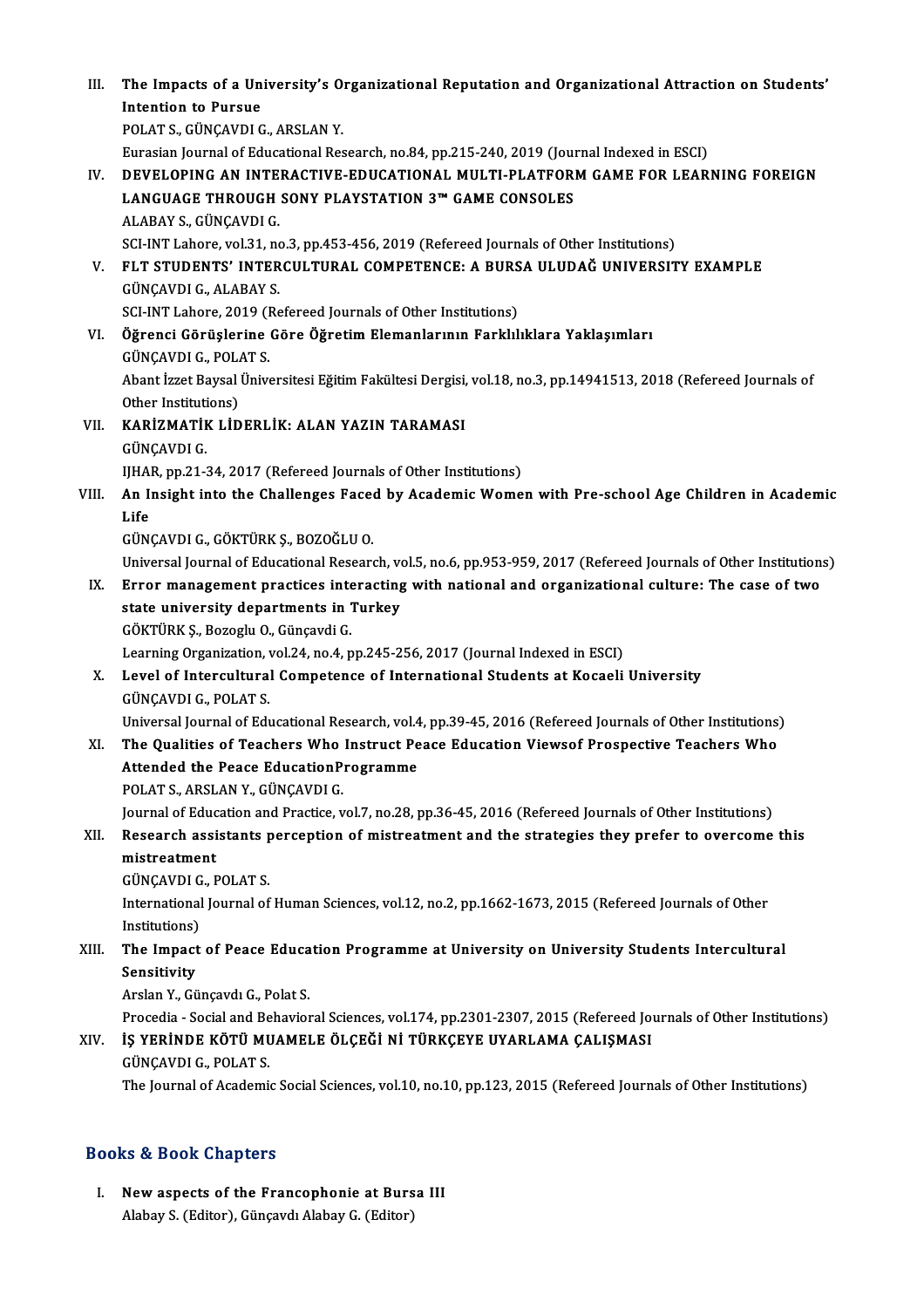Lambert Academic Publishing, Beau Bassin-Rose Hill, 2021<br>Emnovening Multisultunalism and Bassabuilding in S

- Lambert Academic Publishing, Beau Bassin-Rose Hill, 2021<br>II. Empowering Multiculturalism and Peacebuilding in Schools<br>Relat S. (Editor), Cüneaud: C. (Editor) Lambert Academic Publishing, Beau Ba<br>Empowering Multiculturalism and<br>Polat S. (Editor), Günçavdı G. (Editor)<br>IGLGlabel Bennsylvania, 2020 Empowering Multiculturalis<br>Polat S. (Editor), Günçavdı G. (I<br>IGI Global, Pennsylvania, 2020<br>What De Teeshers Need to
- Polat S. (Editor), Günçavdı G. (Editor)<br>IGI Global, Pennsylvania, 2020<br>III. What Do Teachers Need to Become a Peace Educator?: The Competencies of Teachers for Peace<br>Education IGI Global, Pennsylvania, 2020<br>What Do Teachers Need to<br>Education<br>Günçavdı G. What Do T<br>Education<br>Günçavdı G.<br>in: Emnovol
	-

Education<br>Günçavdı G.<br>in: Empowering Multiculturalism and Peacebuilding in Schools, Soner Polat,Gizem Günçavdı, Editor, IGI Global,<br>Pennsylvania, pp.179,197,2020 Günçavdı G.<br>in: Empowering Multiculturalism<br>Pennsylvania, pp.179-197, 2020<br>A. Erensh Influenser en Admi in: Empowering Multiculturalism and Peacebuilding in Schools, Soner Polat,Gizem Günçavdı, Edit<br>Pennsylvania, pp.179-197, 2020<br>IV. A French Influencer on Administration and Educational Administration: Henri Fayol

### Pennsylvania,<br>A French Inf<br>GÜNÇAVDI G.<br>in: Les nouves A French Influencer on Administration and Educational Administration: Henri Fayol<br>GÜNÇAVDI G.<br>in: Les nouveaux aspects de la francophonie a Bursa II: Langues Cultures, Gökmen, Ayla, Editor, éditions<br>universaitnires euronée

GÜNÇAVDI G.<br>in: Les nouveaux aspects de la francophonie a Bursa II: Langues Cultures, Gökmen, Ayla, Editor, éditions<br>universaitaires européennes, pp.333-343, 2019 in: Les nouveaux aspects de la francophonie a Bursa II: Langues Cultures, Gökmen, Ayla, Editor, é<br>universaitaires européennes, pp.333-343, 2019<br>V. DIŞ KAYNAKLI DEKAN ATAMALARINA İLİŞKİN ÖĞRETİMELEMANLARININ GÖRÜŞLERİ<br>CÜNCA

### universaitaires europée<br>DIŞ KAYNAKLI DEKA<br>GÜNÇAVDI G., POLAT S.<br>in: EČİTİM VÖNETİMİ Al DIŞ KAYNAKLI DEKAN ATAMALARINA İLİŞKİN ÖĞRETİMELEMANLARININ GÖRÜŞLERİ<br>GÜNÇAVDI G., POLAT S.<br>in: EĞİTİM YÖNETİMİ ARAŞTIRMALARI, Celal Teyyar Uğurlu, Kadir Beycioğlu, Serkan Koşar, Hilal Kahraman, Fatma<br>Köybesi Samin, Editar

GÜNÇAVDI G., POLAT S.<br>in: EĞİTİM YÖNETİMİ ARAŞTIRMALARI, Celal Teyyar Uğurlu, Kadir Beycioğlu<br>Köybaşı Şemin, Editor, Cumhuriyet Üniversitesi Yayınları, pp.195-204, 2018<br>Teashers' Visure About Sshool Prinsinals' Falso Image in: EĞİTİM YÖNETİMİ ARAŞTIRMALARI, Celal Teyyar Uğurlu, Kadir Beycioğlu, Serkan Koşar, Hilal Kahraman, Fatr<br>Köybaşı Şemin, Editor, Cumhuriyet Üniversitesi Yayınları, pp.195-204, 2018<br>VI. Teachers' Views About School Princi

### Köybaşı Şemin, Editor, Cumhuriyet Üniversit<br>Teachers' Views About School Principa<br>Them, And The Effects Of False Images<br>POLATS, APSLAN Y, GÜNGAVDLC Teachers' Views About School I<br>Them, And The Effects Of False<br>POLAT S., ARSLAN Y., GÜNÇAVDI G.<br>in: Contennerery: Educational Bose

The<mark>m, And The Effects Of False Images</mark><br>POLAT S., ARSLAN Y., GÜNÇAVDI G.<br>in: Contemporary Educational Researches. Educational and Human Rights, Stankowski, Witold; Akpınar Dellal,<br>Navide: Colitze, Mathias: Waden, Kespraak, POLAT S., ARSLAN Y., GÜNÇAVDI G.<br>in: Contemporary Educational Researches. Educational and Human Rights, Stankowski, Witold; Akpınar Dellal,<br>Nevide; Gelitze, Mathias; Wadon- Kasprzak, Katarzyna, Editor, Lambert Academic Pub in: Col<br>Nevid<br>2018<br>Öğret Nevide; Gelitze, Mathias; Wadon- Kasprzak, Katarzyna, Editor, Lambert Academic Publis<br>2018<br>VII. Öğretmen Görüşlerine Göre Okul Yöneticilerinin Kültürlerarası Yeterlilikleri<br>CÜNCAVDLC, POLATS

# 2018<br><mark>Öğretmen Görüşlerin</mark><br>GÜNÇAVDI G., POLAT S.<br>in: Fğitim Yönetimi Ares

Öğretmen Görüşlerine Göre Okul Yöneticilerinin Kültürlerarası Yeterlilikleri<br>GÜNÇAVDI G., POLAT S.<br>in: Eğitim Yönetimi Araştırmaları (E-kitap), Sadegül AKBABA ALTUN, Deniz ÖRÜCÜ, Kadir BEYCİOĞLU, Yaşar<br>KONDAKÇI Serkap KOSA GÜNÇAVDI G., POLAT S.<br>in: Eğitim Yönetimi Araştırmaları (E-kitap), Sadegül AKBABA ALTUN, I<br>KONDAKÇI, Serkan KOŞAR, Editor, PEGEM AKADEMİ, pp.27-38, 2017<br>Okullanda Kusaklararası, Öğranma Bir Kusaklararası, Öğranma in: Eğitim Yönetimi Araştırmaları (E-kitap), Sadegül AKBABA ALTUN, Deniz ÖRÜCÜ, Kadir BEYCİOĞI<br>KONDAKÇI, Serkan KOŞAR, Editor, PEGEM AKADEMİ, pp.27-38, 2017<br>VIII. Okullarda Kuşaklararası Öğrenme Bir Kuşaklararası Öğren

## KONDAKÇI, Serkan KOŞAR, Edito<br>Okullarda Kuşaklararası Öğreniyoruz<br>Ninelerimizden Öğreniyoruz<br>POLATS ARSLAN Y. CÜNCAVDI VIII. Okullarda Kuşaklararası Öğrenme Bir Kuşaklararası Öğrenme Deneyimi Dedelerimiz ve<br>Ninelerimizden Öğreniyoruz<br>POLAT S., ARSLAN Y., GÜNÇAVDI G., ÇİÇEK H., KAZAK E.<br>PEGEM YAYINEVİ, Ankara, 2016

Ninelerimizden Öğreniyoruz<br>POLAT S., ARSLAN Y., GÜNÇAVDI<br>PEGEM YAYINEVİ, Ankara, 2016

### Refereed Congress / Symposium Publications in Proceedings

efereed Congress / Symposium Publications in Proceedings<br>I. Okul Yöneticilerinin Öğretmenlerin Gösterdikleri Örgütsel Muhalefet İçin Görüşleri<br>POLATS CÜNCAVDLC POLATS.<br>**POLATS., GÜNÇAVDI G.<br>14. Huserens: Fătim** N 0kul Yöneticilerinin Öğretmenlerin Gösterdikleri Örgütsel Muhale<br>POLAT S., GÜNÇAVDI G.<br>14. Uluslararası Eğitim Yönetimi Kongresi, İzmir, Turkey, 2 - 04 May 2019<br>Kusaklararası Etkilesim İsin Sanat Brastaminin Dade Ninelerin

### POLAT S., GÜNÇAVDI G.<br>14. Uluslararası Eğitim Yönetimi Kongresi, İzmir, Turkey, 2 - 04 May 2019<br>II. Kuşaklararasi Etkileşim İçin Sanat Programinin Dede-Ninelerin Yaşamin Anlami Algisi Ve Benlik<br>Sovgilarina Etkici 14. Uluslararası Eğit<br>Kuşaklararasi Etk<br>Saygilarina Etkisi<br>POLATS, PASAPS Kuşaklararasi Etkileşim İçin Sanat Progr<br>Saygilarina Etkisi<br>POLAT S., BAŞAR S., ARSLAN Y., GÜNÇAVDI G.<br>ULUSLARARASI MARMARA EEN VE SOSVAL R Saygilarina Etkisi<br>POLAT S., BAŞAR S., ARSLAN Y., GÜNÇAVDI G.<br>ULUSLARARASI MARMARA FEN VE SOSYAL BİLİMLER KONGRES, 26 - 28 April 2019

POLAT S., BAŞAR S., ARSLAN Y., GÜNÇAVDI G.<br>ULUSLARARASI MARMARA FEN VE SOSYAL BİLİMLER KONGRES, 26 - 28 April 2<br>III. Dış kaynaklı dekan atamalarına ilişkin öğretim elemanlarının görüşleri<br>CÜNCAVDLE, POLAT S. ULUSLARARASI MARMA<br>Dış kaynaklı dekan at<br>GÜNÇAVDI G., POLAT S.<br>12. Uluslararası Fğitim N Dış kaynaklı dekan atamalarına ilişkin öğretim elemanlarının görüşl<br>GÜNÇAVDI G., POLAT S.<br>13. Uluslararası Eğitim Yönetimi Kongresi /, Sivas, Turkey, 10 - 12 May 2018<br>TEACUERS' VIEWS ABOUT SCHOOL PRINCIRALS' EALSE IMACES,

13. Uluslararası Eğitim Yönetimi Kongresi /, Sivas, Turkey, 10 - 12 May 2018

GÜNÇAVDI G., POLAT S.<br>13. Uluslararası Eğitim Yönetimi Kongresi /, Sivas, Turkey, 10 - 12 May 2018<br>IV. TEACHERS' VIEWS ABOUT SCHOOL PRINCIPALS' FALSE IMAGES, THE REASONS WHY SCHOOL<br>PRINCIPALS CREATE THEM, AND THE EFFEC POLATS.,ARSLANY.,GÜNÇAVDIG. PRINCIPALS CREATE THEM, AND THE EFFECTS OF FALSE IMAGES<br>POLAT S., ARSLAN Y., GÜNÇAVDI G.<br>3rd INTERNATIONAL CONTEMPORARY EDUCATIONAL RESEARCH CONGRESS, 5 - 08 July 2018<br>Negative Emetions that Sebool Administrators Eool and POLAT S., ARSLAN Y., GÜNÇAVDI G.<br>3rd INTERNATIONAL CONTEMPORARY EDUCATIONAL RESEARCH CONGRESS, 5 - 08 July 20<br>V. Negative Emotions that School Administrators Feel and How They Manage Them<br>CÜNCAVDLC ARSLAN Y. POLAT S.

3rd INTERNATIONAL CONTEMPOR<br><mark>Negative Emotions that School</mark><br>GÜNÇAVDI G., ARSLAN Y., POLAT S.